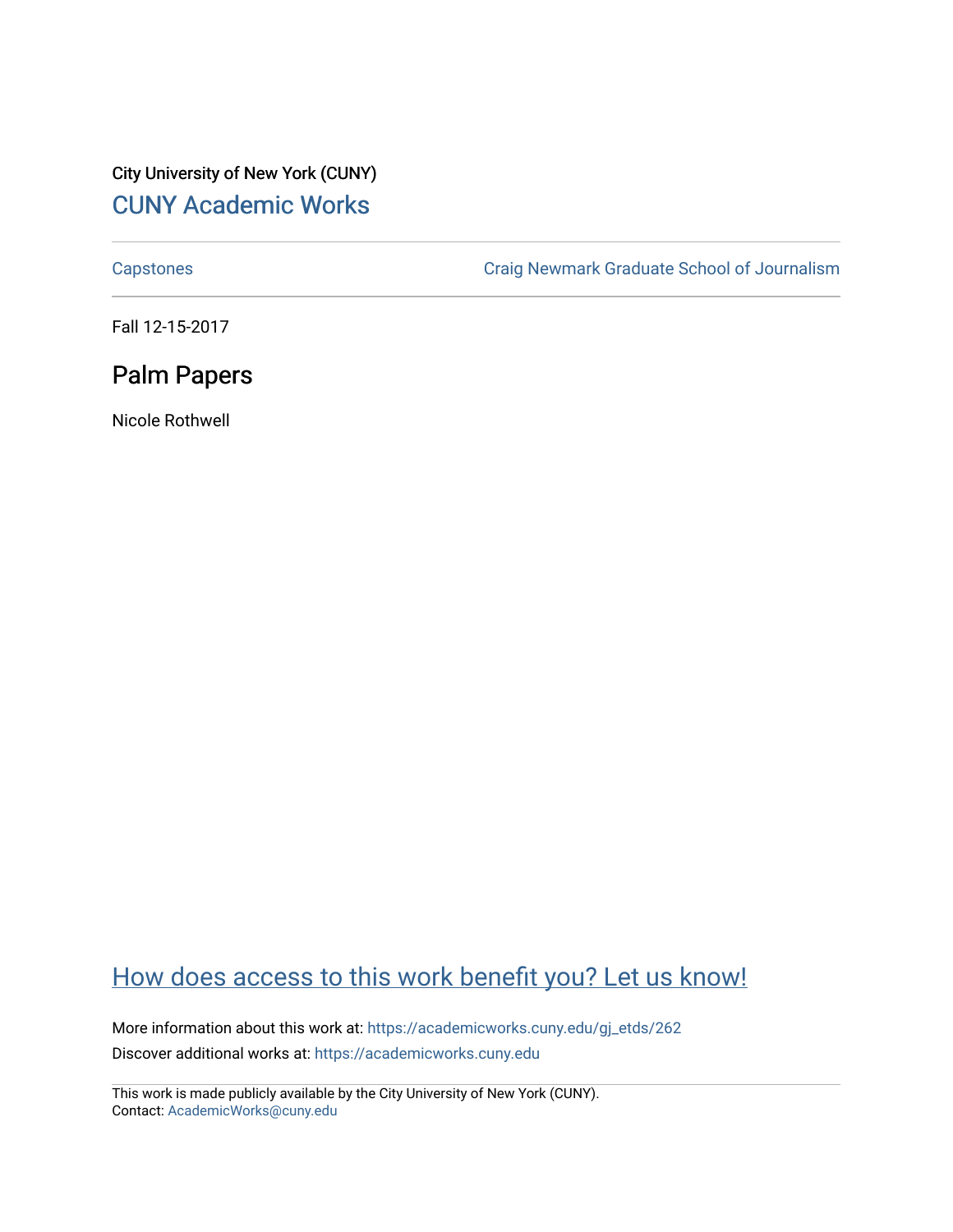#### **Rookie Investigative Reporter's Notebook**

I changed careers to journalism because of my love for writing and storytelling. I wanted to tell stories that empowered communities with truth and that held the powerful accountable. From my first published story about the [43 disappeared student-teachers in Ayotzinapa](https://www.americas.org/archives/16732) in Mexico to detailing how the [LGBTQ community navigates Israel and the West Bank,](http://cunyjisrael2017.journalism.cuny.edu/project/lgbtq/) I realized quickly that I needed more than a passion for storytelling. I needed investigative tools and cross-border collaboration, and that is exactly what I committed to for my capstone in my final semester at CUNY Graduate School of Journalism.

Back in September of 2017, the [Organized Crime and Corruption Reporting Project](https://www.occrp.org/en) (OCCRP) secretly obtained a dataset of property owners for the Palm Islands, the elite high-end artificial islands on the coast of Dubai. I became one of the journalists from 60 different journalism organizations from 60 different countries, that was entrusted to background each individual and company based in 173 countries.

The task? To dig up any leads of corruption, money laundering and criminal acts to find just exactly *who* can afford to be - and *how* they can afford to be - Palm Island property owners. I, along with two of my CUNY colleagues, was assigned two different lists: a list of approximately 900 individuals and companies affiliated with the United States; and, a list of approximately 700 individuals and companies affiliated with Canada.

Cross-border investigative journalism is critical. But it is not without its challenges. Detailed below is my methodology and lessons learned over the past five months.

#### **Do maintain secure and consistent cross-border and internal newsroom communication.**

By October, I was shared a Google folder with both datasets. Though at this time I did not know much context. I was aware it was a list of real estate properties and owners in Dubai, but that was about it. It was not until November that I learned the properties were linked to the posh Palm Island real estate. My professor, Andy Lehren, told us via email: "And for now you are sworn to secrecy" in bold, underlined font.

If you think about the hundreds of journalists who worked on the Panama Papers not knowing the source of the leaked documents, this is not uncommon. I think part of international collaborative investigations is trusting the process and utilizing the resources and context you have, even if limited. Of course, for this to succeed necessitates working with trustworthy professional journalists who have a proven track record.

It can be hard enough to get your message across to someone in the same room as you, so communicating across borders with different time zones is tough. Our OCCRP contact was based in Sarajevo, Bosnia and Herzegovina, which is six hours ahead of New York. Coordinating between four busy journalists - three of us in graduate school - and one busy editor, meant that it could take us a month of emailing back and forth just to schedule one thirtyminute video call. But making time for those video or phone conversations, is important. It helps clarify context and resolves issues, and ultimately push the investigation forward.

Just as important is the internal newsroom communication. My two colleagues and I would email or text to alert each other of good finds, or companies to lookout for. We shared our weekly story memos with both our professors and each other. With a mostly cross-border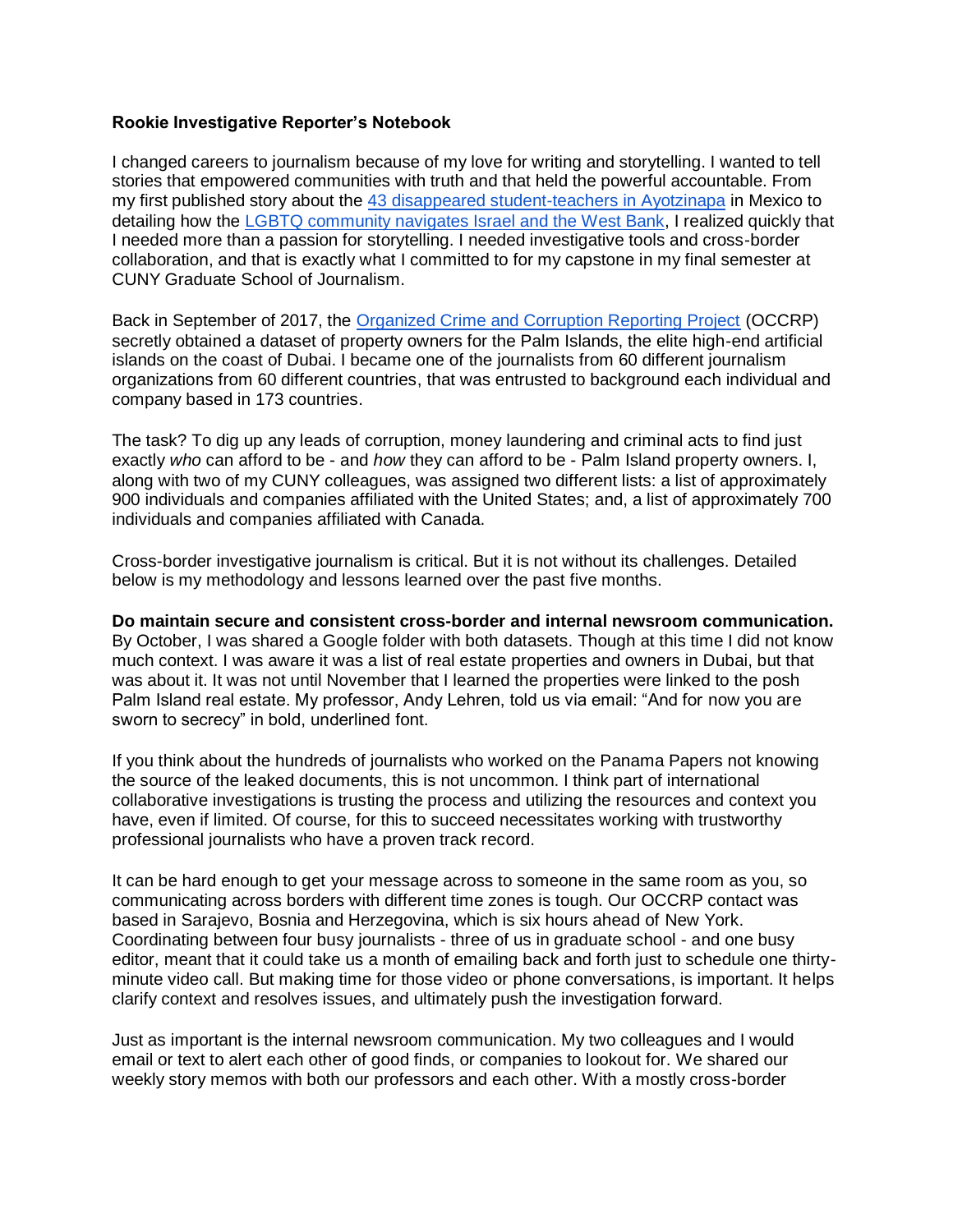project, it was nice to have colleagues to sit down with in-person to brainstorm and problemsolve with.

But communication must be secure. For example, we used Jitsi, a secure open-source video call service, for our video call. OCCRP also had an additional - even more sensitive and secretive - dataset to share with us, that could not be sent simply through Google Drive. So, my colleague helped me PGPify ("Pretty Good Privacy") my email, or encrypting and protecting messages via FlowCrypt.

#### **Don't get enchanted by mysterious data: Clean...then find the needle in the haystack.**

My colleagues and I were eager to get started. We started backgrounding the names one by one. But about a month into reporting, we realized our mistake. The dataset was full of duplicates. We knew this to a certain extent since we saw some names were listed more than once sequentially. But we made the inaccurate assumption (never make assumptions with data!) that the dataset was already sorted and those were the *only* duplicates. A simple "sort" of the data could have done the trick, except that some names appeared more than once with variations. We realized that we had been duplicating each other's work and swiftly searched for a remedy.

First, we did the old-fashioned "Control-Find" and labeled each person we had backgrounded. But that wasted time that we did not have. We tried, albeit unsuccessfully, joining our dataset with the Office of Foreign Assets Control (OFAC) sanctions list. Then we used an imperfect-butbetter-than-nothing pivot table that pulled out the unique names. After not finding any other solution, we decided this was the cleanest dataset we had. We divided up the new list and continued to push through backgrounding.

Our professor, Ben Lesser, had warned us to always clean the data first. It is easy to get excited by a secret dataset and completely forget your common sense. Moving forward, I will always follow Lesser's steps: identify what is in the spreadsheet; figure out what each column, row and the language means; create a key and verify with your source; and finally, get information on the methodology of data collection.

With an anonymous dataset, all these steps may not always be possible. But before you get too deep into the data assessment, these are the priorities.

#### **Don't let the details derail. Tell a story.**

Of course, the details are important. But when you have hundreds to thousands of names to background in a limited time window, then getting bogged down in the details can push you off track. I learned this the hard way. I thought - and I think my colleagues did too - that the more time we spent backgrounding each person, the more likely we were to find the dirt. But this kind of mentality slowed our progress down. Lehren continued to stress that we were finding the needles in the haystack; that such a small percentage of this dataset would actually *be* a story. Yet I continued to fret over missing the story.

It took me a month to work out a methodology that worked for me. I had my list of names and for each one I searched - no more than 10 minutes per person - Google, Pipl and Spokeo, the OFAC sanctions list, LexisNexis clip search and LinkedIn. I would also search each person's affiliated email address and company. I would detail my findings in my weekly memos. The truth is it is not too difficult to know when it is time to move on, or when it is time to pause and dig deeper.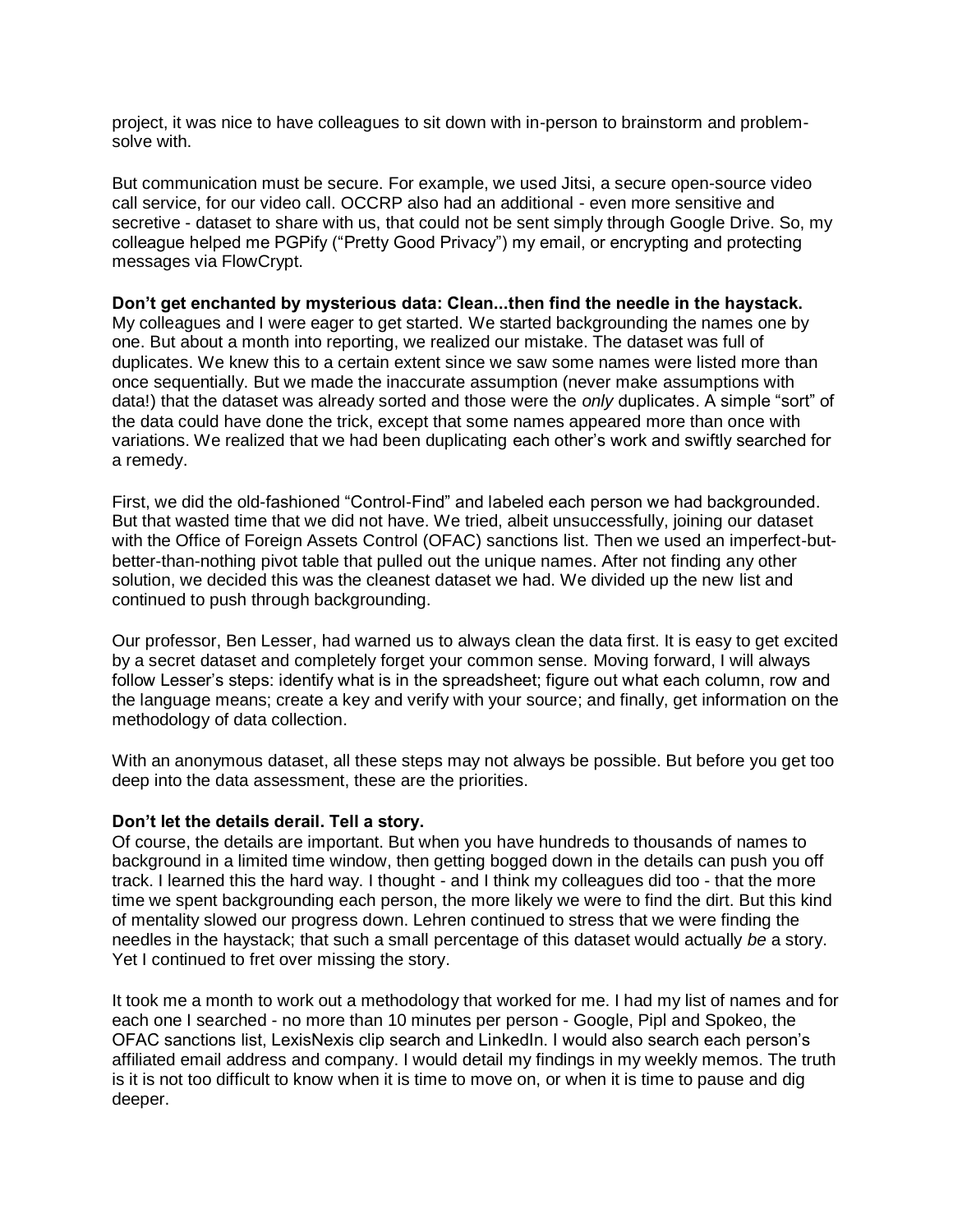Once I found my prospective money launderers or corrupt individuals, I started reporting out. I did a more extensive clip search, used the Public Access to Court Electronic Records (PACER) to look up court cases and started making calls to potential sources. But I easily found myself distracted by the details again. I found myself reading case dockets about federal healthcare fraud to disputes between federal military contracts abroad and wondering, "What is the connection to money laundering?" Or, "What does this have to do with the Palm Islands?" Or, essentially: "What is the story?" I was so lost in the details that I could not even decipher if I had a story or not.

This is when the guidance of an editor is key. They help pull you out from the detail-haze and look at the big picture. Someone convicted of federal healthcare fraud fled the United States! Someone else who led a company with suspect business practices has made enough money off government (military!) contracts to buy property in Palm Islands! These are the stories.

The details are important, but make sure to zoom out to critically think about the story: what is the narrative and the chronology; who are the characters; and most importantly, what and who was harmed by these actions.

The [Panama Papers](https://panamapapers.icij.org/) in 2016 changed the game of investigative journalism. Hundreds of journalists in over 70 countries reported out stories of offshore entities discreetly for over a year. Charles Lewis, the founder of Center for Public Integrity and the International Consortium of Investigative Journalists, [said](https://www.theguardian.com/commentisfree/2016/apr/18/future-of-journalism-collaboration-panama-papers) the future of journalism is, "collaboration, collaboration, collaboration." I believe that indeed is the case. I hope that as more international investigative projects are embarked on, that us journalists continue to get better at cross-border collaboration. I believe much is at stake, if we do not.

I am humbled to have been part of the international investigation so early in my career. I will not be careless with my lessons learned. Please check out my findings from this investigation and read OCCRP's coverage.

#### **Palm Papers**

In Sept. 2017, the [Organized Crime and Corruption Reporting Project](https://www.occrp.org/en) (OCCRP) secretly obtained a dataset of property owners of the Palm Islands, the elite high-end artificial islands on the coast of Dubai.

Palm Islands join a host of other artificial archipelagos, like The World and The Universe, in the Persian Gulf along 42 miles of the Dubai Coast. Three separate groups of floating islands make up Palm Islands: Palm Jebel Ali, Palm Jumeirah and Deira Islands. The artificial islands, consisting of [multi-million dollar](https://www.propertyfinder.ae/search?l=86&q=&c=1&t=&pf=&pt=&bf=&bt=&af=&at=&kw=&ob=pd) residential and entertainment developments, add over 300 miles to Dubai's coastline of mostly private beaches.

"Where vision inspires humanity," is the slogan of Nakheel, one of the world's largest real estate developers and the lead developer of Dubai's waterfront including the Palm Islands project and The World floating islands.

Dubai is preparing to host the World Expo 2020, the first to do so in the Middle East. Currently there are 16 hospitality development projects in the works, reports [The National.](https://www.thenational.ae/business/property/nakheel-awards-dh385m-construction-contract-for-beachfront-resort-in-dubai-1.692505) Nakheel also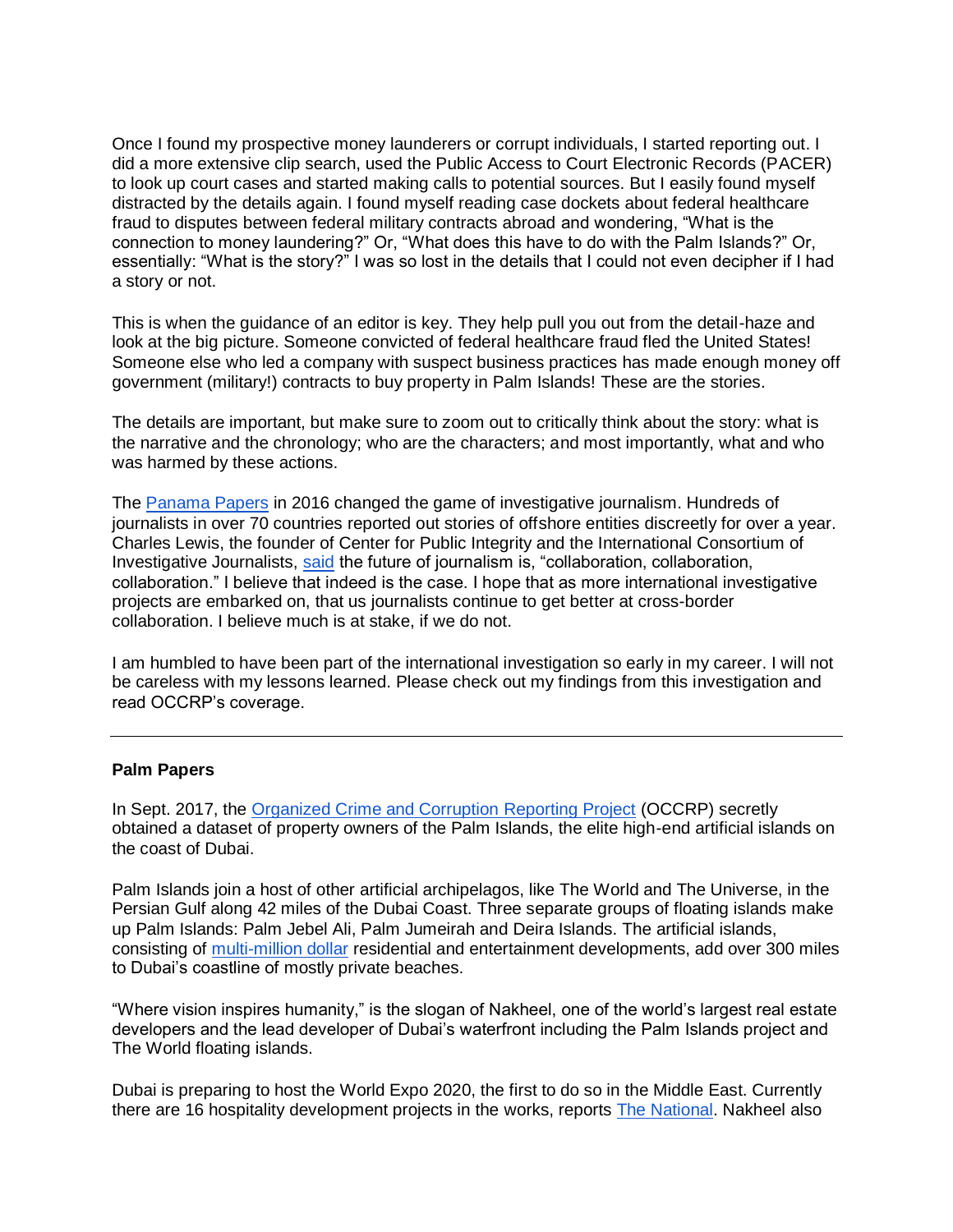partnered with the government of Dubai for "Brand Dubai," a beautification project for the city, [according to](http://www.constructionweekonline.com/article-44705-nakheel-signs-agreement-with-brand-dubai/) Construction Week Online. Around the world, 27,000 investors have spent 110 billion AED on Nakheel's properties since its first sale in 2002, [reported](http://mediaoffice.ae/en/media-center/news/4/9/2017/nakheel.aspx) Dubai Government Media Office. Nakheel [reported](http://www.constructionweekonline.com/article-46889-dubais-nakheel-records-1bn-net-profit-in-9m-2017/1/) a record year of 1.1 billion dollars in net profit in 2017, a hike from the previous year, and at least 2 billion dollars of construction contracts awarded to the company.

But the waterfront properties have had their share of setbacks from the economic crisis to sustainability issues, allegations of infringement on construction workers' rights and environmental concerns.

Jan deRoos, Ph.D., Professor of Hotel Finance and Real Estate at Cornell University and former board member of Jumeirah Hotels in Dubai, said that some buildings are dealing with subsidence, or sinking, and that the human-made islands have disrupted the local ecology by changing the water circulation.

With over 250 planned communities on Dubai's waterfront, OCCRP embarked on a year-long investigation of who were these individuals that could afford the posh and pricey real estate. While most fall into the uber-rich category, some also have corrupt to criminal backgrounds leading to questions such as if the Palm Islands are truly a real-estate paradise, or instead a refuge for the crooked.

Dubai is no stranger to money laundering. In 2010, The New York Times [reported](http://www.nytimes.com/2010/12/02/business/global/02iht-m02blaunder.html) that it was vulnerable to money laundering for its free trade zones and that money laundering was embedded into its informal economy. Perhaps regulations are starting to tighten. Starting on Jan. 1 of this year, the United Arab Emirates imposed its [first tax](https://economictimes.indiatimes.com/news/economy/policy/for-money-launderers-its-no-longer-dubai-duty-free/articleshow/62075924.cms) in the region. Still, real estate can be a prime vulnerability to converting funds.

"In principle, real estate agents are required to follow anti-money laundering procedures and effectively know their customers," Edwin Truman, senior fellow with the Peterson Institute for International Economics, said.

Truman warns that in some jurisdictions, it can be easy to violate these regulations.

**...**

### **Fraud Ex-Con in Palm Islands**

The Federal Bureau of Investigation and a criminal case found that Adnan Khamis Abuzanat, a local Minnesota business owner, was involved in a healthcare fraud scheme from 2000 through 2004. Abuzanat defrauded the state healthcare system, Minnesota Care (MNCare), and the state of Minnesota 120,000 dollars.

FBI agent, Timothy Bisswurm, helped lead an investigation of Abuzanat and his businesses: Frogtown Meat and Groceries and Dayton Bluff APW Meats and Groceries, in St. Paul, Minnesota. Evidence, including audio and video footage, showed that Abuzanat falsified documents to get medical benefits from MNCare, which is a federally subsidized healthcare program for people who do not qualify for Medicaid. From 2003 through 2004, Abuzanat illegally earned 16,000 dollars in benefits from MNCare.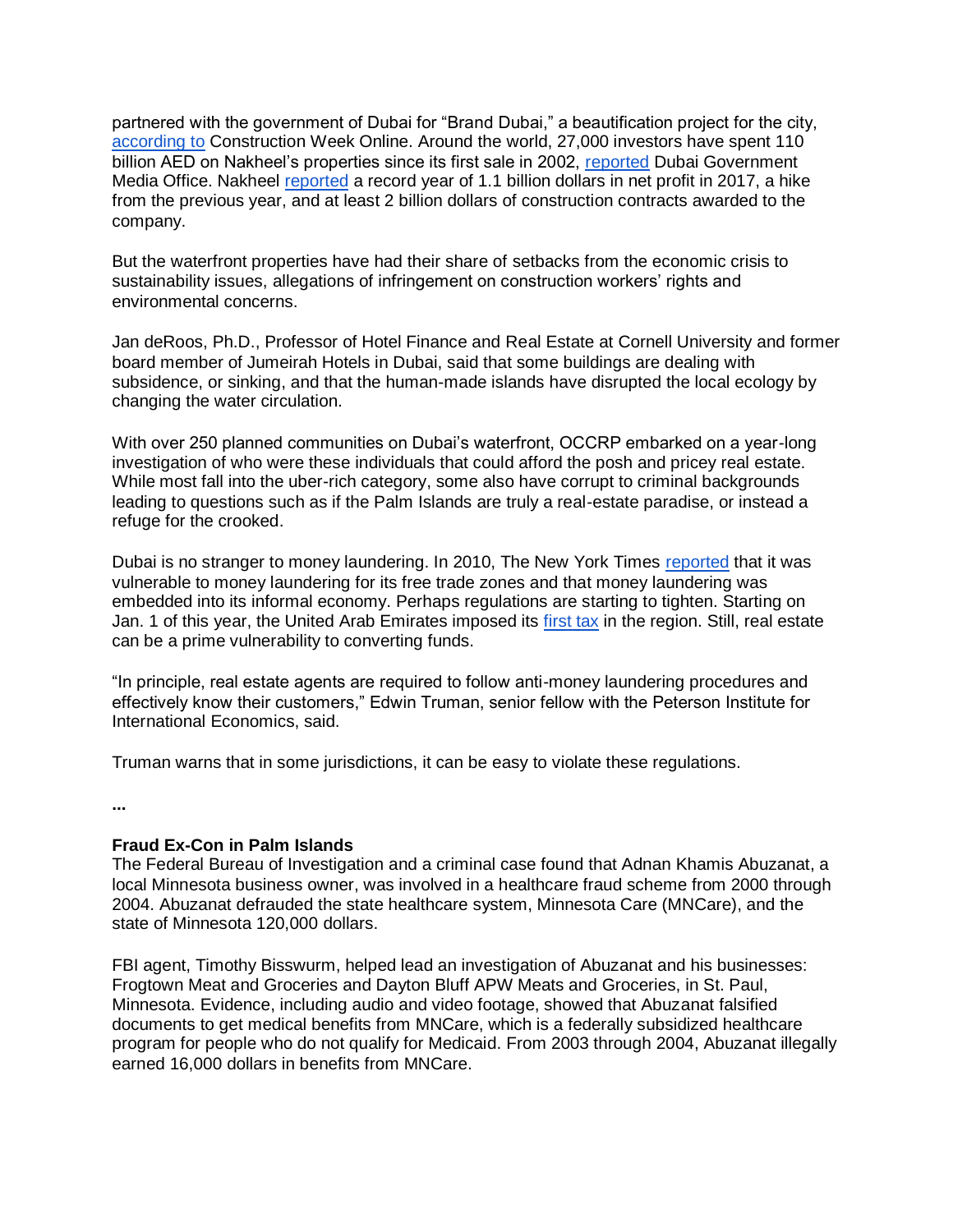Abuzanat also showed other signs of questionable character. He allegedly told his employees not to charge sales tax on taxable items and to change the price of non-taxable items. He also took out 400 dollars a day from the cash register and never documented this on his tax returns.

Abuzanat under-reported his income and did not report all his assets, or that he was selfemployed. The FBI found that in reality, Abuzanat had over a million dollars in multiple bank accounts.

In 2005, Abuzanat plead guilty to conspiracy to commit mail fraud and health care fraud. The court sentenced Abuzanat to one year and one day in prison and three years of supervised release following that. Abuzanat was also ordered to pay 121,935 dollars in restitution.

A year after pleading guilty, Abuzanat filed a habeas corpus petition to end his supervised released sooner than the three years sentenced.

Defense and prosecution attorneys were not immediately available for comment.

Abuzanat owns the Address Dubai Marina hotel property, labeled as a high-end luxury hotel.

### **U.S. Tax Dollars Potentially Diverted to Real Estate in Dubai**

Mazin Khalid Sadiq is the former CEO of [United Infrastructure Projects](https://www.uiprojects.net/) (UIP), a global construction contractor registered and based out of Dubai, UAE. The company has partnered with U.S. agencies to build a military training center in Kabul, Afghanistan and partnered with the U.S. Corps of Engineers for counter narcotics projects across Afghanistan. UIP has also partnered with USAID, World Bank, among other agencies.

However, UIP has been tied to irregularities with its military contracts. Even Palm Islands' developer, Nakheel, grappled with its [own legal battles](http://www.constructionweekonline.com/article-15077-nakheel-chris-odonnell-would-have-been-fired/) over its former CEO's breach of contract and pocketing of funds. However, Sadiq's company went up against Department of Defense contractor, Gilbane Federal, in a civil court case.

Gilbane won a prime contract with the U.S. Navy to upgrade power plants at Camp Lemonnier in the Republic of Djibouti, Africa. UIP was subcontracted by Gilbane for a little over 11 million dollars to complete the project within the year, by the end of 2014.

After significant delays and other breaches of the subcontract, on Jun. 12, 2014 Gilbane sent a warning letter to UIP requiring a response within 10 days. But in the final hours, prior to the full tenth day, Gilbane sent notice of termination. UIP sent its response just minutes after getting this message from Gilbane.

Gilbane later filed a lawsuit for seven million dollars against UIP that resulted in a nearly fouryear-long courtroom battle. UIP's sister companies, UIP Lebanon and UIP Djibouti, also became entangled. Gilbane alleged that UIP Djibouti filed a lawsuit in Djibouti, but they denied this. UIP Lebanon had filed a lawsuit against both Gilbane and UIP (the Dubai-based company, in question), but both suits were eventually dropped.

The court found that UIP was at fault for the project's delays, but not guilty of oppression, fraud or malice. The court also determined that Gilbane could not recover all its losses since some had already been paid by the Bank of Beirut. Additionally, the court found that UIP Lebanon and UIP Djibouti had violated the contract.